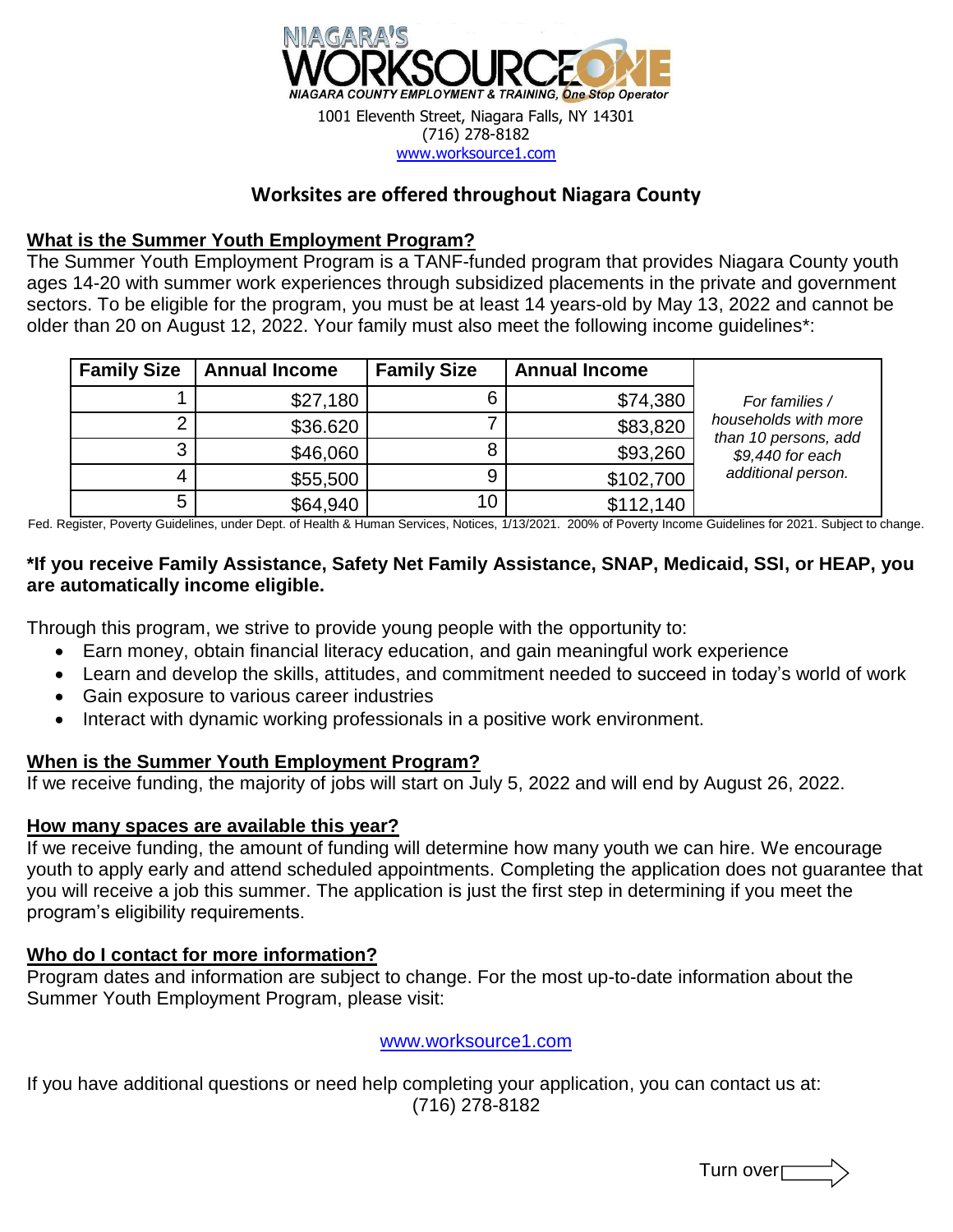## **How do I apply for the Summer Youth Employment Program?**

Complete an application. Applications are available at all Niagara County Public School Guidance Offices, Niagara County One-Stop Career Centers, Local Human Service Agencies, and online at [www.worksource1.com](http://www.worksource1.com/). Applications can be mailed to the Niagara County Employment & Training Dept., 1001 Eleventh Street, Niagara Falls, NY 14301, or dropped off at this location Monday through Friday between the hours of 8:30 am - 3:00 pm. They may also be emailed to [dawn.cody@niagaracounty.com](mailto:dawn.cody@niagaracounty.com) or faxed to (716) 278-8149.

## **To be considered for the program, completed applications must be returned with the following documents by May 13, 2022:**

- Copy of your Social Security Card
- Copy of your Birth Certificate
- Copy of your photo ID
- Recent Report Card Most Show Attendance Record
- Proof of address (if different from address listed on report card)
- Original Working Papers for youth 16-17 years of age (Green Card) for youth 14-15 (Blue Card). **Working paper applications can be obtained at your school and must be submitted through your school guidance counselor. They will provide you with your Working Papers (Green or Blue Card).**
- Males 18 years of age or older must present evidence that they have registered for Selective Service in compliance with Section 3 of the Military Selective Service Act.
	- $\circ$  To get your Registration verification from the Selective Service website, go to: [www.sss.gov/regver/wfverification.aspx](http://www.sss.gov/regver/wfverification.aspx) and print the resulting verification
- If you are under 18, your Parent or Guardian must sign the application
- If you are in school, a School Official must complete the bottom portion of the application.
- *Depending on your situation, additional documents may be requested. It is in your best interest to apply early.*

## **What happens after I complete the application and turn in all of my documents?**

If you are being considered for the program, the next step in the process will be the interview. You will either get a letter in the mail or a phone call asking you to come in for an interview. Please make sure that the information you provide on your application is accurate. **If you move or your phone number changes, please contact us immediately.** 

## **What are the expectations for Youth Participants?**

Once you are approved to participate and receive your summer job assignment, you will be expected to report to your worksite daily and to follow all rules established by your employer and worksite supervisor. You are expected to be active and engaged, and to put forth your best effort while on the job. Each youth is assigned a Niagara County staff person who will act as a liaison to the employer. Any participants who are unable to maintain good standing with the employer will be subject to termination from the job.

## **How will Youth Participants get paid?**

All participants in the 2022 Summer Youth Program will be paid \$13.20/hour. Participants will only be compensated for time worked and up to the maximum number of hours permitted by the program.

You will receive a paycheck weekly. **You are strongly encouraged to open a checking or savings account now so that you do not have to pay fees for check cashing. You will also be encouraged to use direct deposit so you will not experience delays in accessing your money.**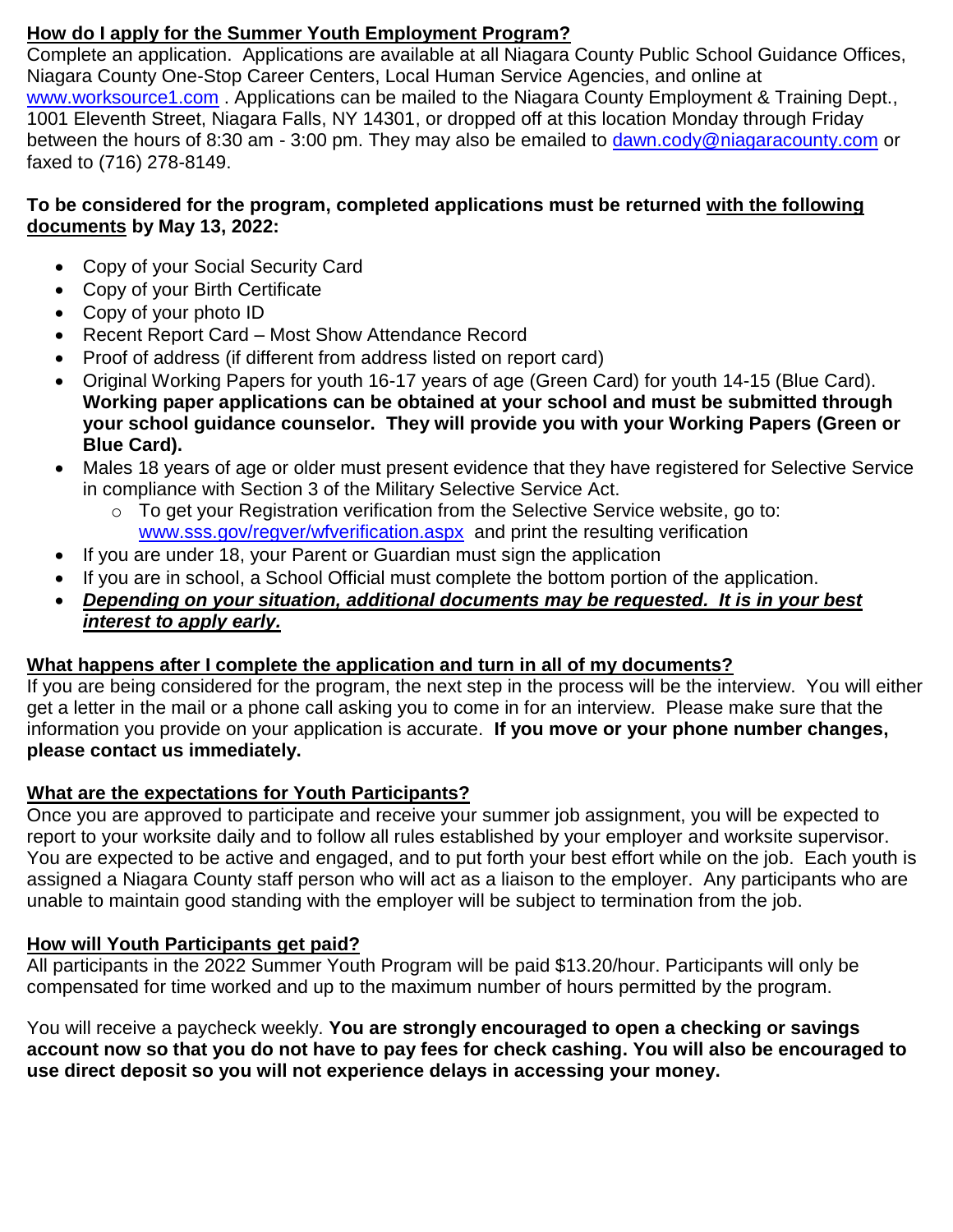## **SUMMER YOUTH EMPLOYMENT PROGRAM APPLICATION – 2022**

**Niagara County Employment and Training** 

**1001 Eleventh Street, Niagara Falls, NY 14301**

(716) 278-8182

[www.worksource1.com](http://www.worksource1.com/)

## **Completed Applications and All Documents must be received by May 13, 2022**

## **Worksites are throughout Niagara County, not just in Niagara Falls**

| Personal Information:                                                                                                                                                                                                                        |      |                         |           |                          |                |                                                                                                                                                                                                                                |
|----------------------------------------------------------------------------------------------------------------------------------------------------------------------------------------------------------------------------------------------|------|-------------------------|-----------|--------------------------|----------------|--------------------------------------------------------------------------------------------------------------------------------------------------------------------------------------------------------------------------------|
|                                                                                                                                                                                                                                              |      |                         |           |                          |                | <b>DOB</b>                                                                                                                                                                                                                     |
|                                                                                                                                                                                                                                              |      |                         |           |                          |                | _Age_________                                                                                                                                                                                                                  |
| <b>Street</b>                                                                                                                                                                                                                                | City |                         |           |                          | State Zip Code |                                                                                                                                                                                                                                |
|                                                                                                                                                                                                                                              |      |                         |           |                          |                | $\Box$ Female                                                                                                                                                                                                                  |
|                                                                                                                                                                                                                                              |      |                         |           |                          |                |                                                                                                                                                                                                                                |
| If you are a male 18 years of age or older, did you register for Selective Service? Nes No Reg#_______________________                                                                                                                       |      |                         |           |                          |                |                                                                                                                                                                                                                                |
| Have you ever been convicted of a crime (Felony or Misdemeanor) ? □ Yes □ No                                                                                                                                                                 |      |                         |           |                          |                |                                                                                                                                                                                                                                |
|                                                                                                                                                                                                                                              |      |                         |           |                          |                |                                                                                                                                                                                                                                |
| What accomplishment are you most proud of? Notifiantly as a series of the control of the control of the control of the control of the control of the control of the control of the control of the control of the control of th               |      |                         |           |                          |                |                                                                                                                                                                                                                                |
|                                                                                                                                                                                                                                              |      |                         |           |                          |                |                                                                                                                                                                                                                                |
| Educational Status: Are you attending school now? TYes TNo If Yes, the School Official section on the back of this form<br>must be completed by a School Official. If not completed, your application will not be considered for employment: |      |                         |           |                          |                |                                                                                                                                                                                                                                |
|                                                                                                                                                                                                                                              |      |                         |           |                          |                |                                                                                                                                                                                                                                |
|                                                                                                                                                                                                                                              |      |                         |           |                          |                |                                                                                                                                                                                                                                |
| If No, Highest Grade Completed ___________ Do you have a GED/TASC or HS Diploma? □Yes □No Year Received ______                                                                                                                               |      |                         |           |                          |                |                                                                                                                                                                                                                                |
|                                                                                                                                                                                                                                              |      |                         |           |                          |                |                                                                                                                                                                                                                                |
| <b>Employment Record:</b>                                                                                                                                                                                                                    |      |                         |           |                          |                |                                                                                                                                                                                                                                |
| Are you employed now? $\Box$ Yes $\Box$ No If you have ever been employed, please list the information below:                                                                                                                                |      |                         |           |                          |                |                                                                                                                                                                                                                                |
|                                                                                                                                                                                                                                              |      |                         |           |                          |                | Dates Worked to to the contract of the contract of the contract of the contract of the contract of the contract of the contract of the contract of the contract of the contract of the contract of the contract of the contrac |
|                                                                                                                                                                                                                                              |      |                         |           |                          |                |                                                                                                                                                                                                                                |
| Street                                                                                                                                                                                                                                       |      | City                    |           | State                    |                | Zip Code                                                                                                                                                                                                                       |
| Job Title <b>Executive Contract Contract Contract Contract Contract Contract Contract Contract Contract Contract Contract Contract Contract Contract Contract Contract Contract Contract Contract Contract Contract Contract Con</b>         |      |                         |           |                          |                |                                                                                                                                                                                                                                |
|                                                                                                                                                                                                                                              |      |                         |           |                          |                |                                                                                                                                                                                                                                |
| Reason for Leaving <u>example and the set of the set of the set of the set of the set of the set of the set of the set of the set of the set of the set of the set of the set of the set of the set of the set of the set of the</u>         |      |                         |           |                          |                |                                                                                                                                                                                                                                |
| Still willing to accept employment in this field? U Yes U No If no, why not? U Let not all the match of the match of the state of the state of the state of the state of the state of the state of the state of the state of t               |      |                         |           |                          |                |                                                                                                                                                                                                                                |
| Why are you applying for the Summer Youth Program?                                                                                                                                                                                           |      |                         |           |                          |                |                                                                                                                                                                                                                                |
|                                                                                                                                                                                                                                              |      |                         |           |                          |                |                                                                                                                                                                                                                                |
| Have you ever participated in: □ Summer Youth Employment Program □ (Year-round) Work Experience Program □ Neither                                                                                                                            |      |                         |           |                          |                |                                                                                                                                                                                                                                |
|                                                                                                                                                                                                                                              |      |                         |           |                          |                |                                                                                                                                                                                                                                |
| Household & Income Information: Does ANY MEMBER of your household, including yourself, receive any of the following?                                                                                                                         |      |                         |           |                          |                |                                                                                                                                                                                                                                |
| <b>Programs</b>                                                                                                                                                                                                                              |      | <b>Circle Yes or No</b> |           | <b>Please List Names</b> |                |                                                                                                                                                                                                                                |
| Family Assistance or Safety Net                                                                                                                                                                                                              |      | <b>YES</b>              | <b>NO</b> |                          |                |                                                                                                                                                                                                                                |
| <b>SNAP</b>                                                                                                                                                                                                                                  |      | <b>YES</b>              | <b>NO</b> |                          |                |                                                                                                                                                                                                                                |
| SSI (Supplemental Security Income)                                                                                                                                                                                                           |      | <b>YES</b>              | <b>NO</b> |                          |                |                                                                                                                                                                                                                                |

Medicaid **YES** NO HEAP YES NO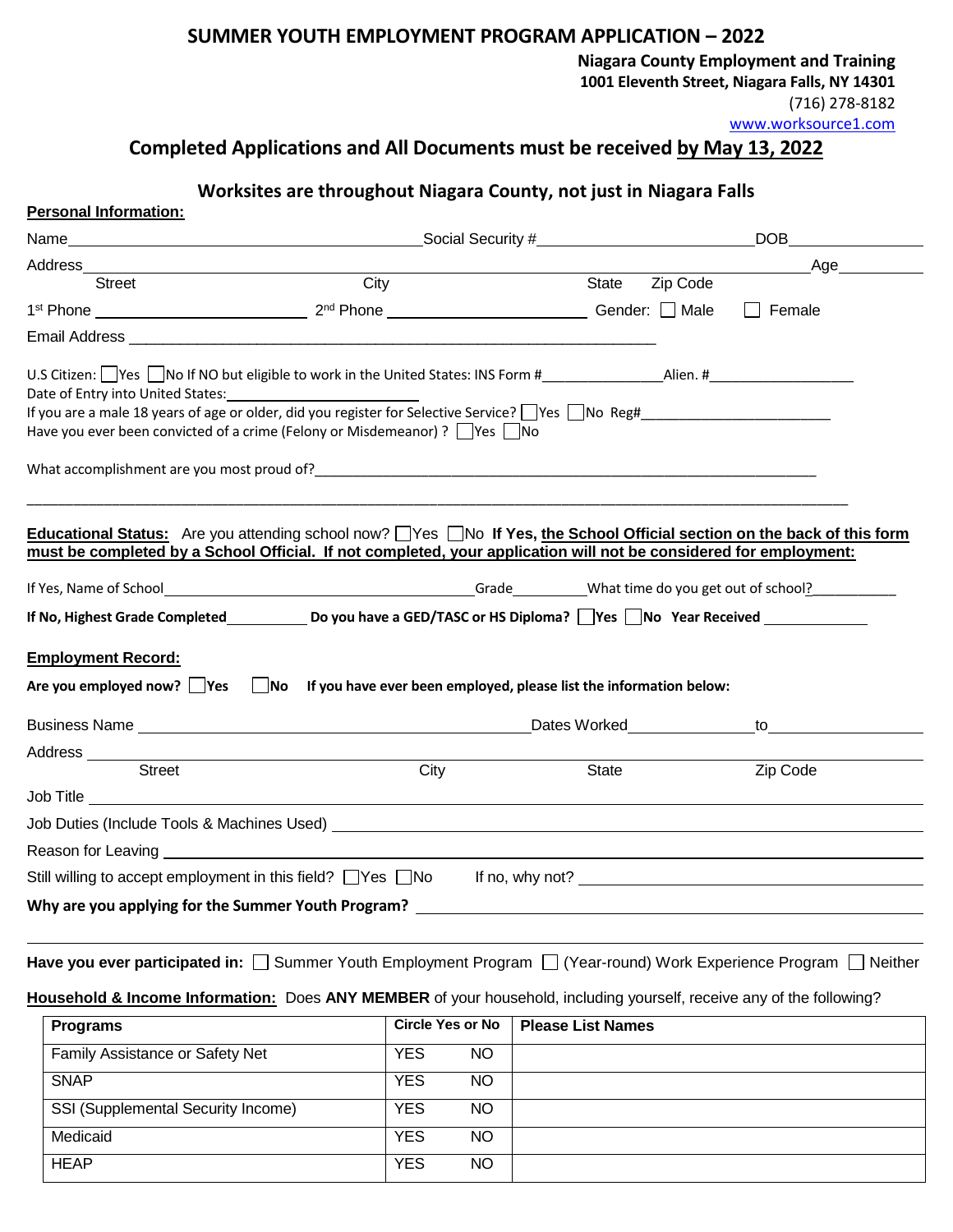If you do not currently receive one of the programs listed above, please tell us about any income of your family members. Include the gross income (income before taxes and deductions) of each family member who lives with you. Family members include your mother, father, stepmother, stepfather, any brothers or sisters (including half-siblings) who are under 18 years of age (or 18 and in secondary school) and these siblings' parents. If you have a child of your own, you should include that child, any brothers or sisters of the child, and the child's parent if they live with you. List all sources of gross income, including wages, social security benefits, public assistance benefits, child support, alimony, etc. received and any other recurring income of a family member. You do not need to include any earned income (wages) received by you or any other family member who is under 18 years of age (or 18 and in secondary school) but must include any unearned income. All information is subject to verification by Niagara County Employment & Training Department staff members.

| <b>Name</b>                            | Age | Relationship | <b>Income Source:</b><br><b>Wages, Social</b><br>Security, Etc. | Amount | Yearly | <b>Monthly</b> | Weekly |
|----------------------------------------|-----|--------------|-----------------------------------------------------------------|--------|--------|----------------|--------|
| Number of family members in household: |     |              |                                                                 |        |        |                |        |
|                                        |     |              |                                                                 |        |        |                |        |
|                                        |     |              |                                                                 |        |        |                |        |
|                                        |     |              |                                                                 |        |        |                |        |
|                                        |     |              |                                                                 |        |        |                |        |
|                                        |     |              |                                                                 |        |        |                |        |
|                                        |     |              |                                                                 |        |        |                |        |

Niagara County Employment & Training is committed to providing service to individuals in accordance with Affirmative Action, Equal Employment Opportunity, and Americans with Disabilities Regulations. It is our intent and assurance that no person shall be discriminated against on the grounds of race, color, religion, sex, national origin, age, disability, political affiliation or belief.

**The following information is requested for statistical purposes and to determine any special needs:**

| $\Box$ Disability: $\Box$ Physical $\Box$ Learning $\Box$ Other                                           |  |  |  |  |  |  |
|-----------------------------------------------------------------------------------------------------------|--|--|--|--|--|--|
| □ Pregnant or Parenting Teen □ Foster Child □ Homeless or Runaway                                         |  |  |  |  |  |  |
| Any Special Needs or Required Accommodations? The Tho If Yes, Please Explain                              |  |  |  |  |  |  |
| Have you been subject to the juvenile or adult justice system? $\Box$ Yes $\Box$ No                       |  |  |  |  |  |  |
| History of Drug/Alcohol Abuse? □ Yes □ No<br>Veteran? $\Box$ Yes $\Box$ No<br>□ Disabled Veteran          |  |  |  |  |  |  |
| □White/Non Hispanic □Black/Non Hispanic □Hispanic □American Indian/Alaskan Native □Asian/Pacific Islander |  |  |  |  |  |  |
|                                                                                                           |  |  |  |  |  |  |

#### **Applicant:**

**I give permission for the Niagara County Employment & Training Summer Youth Employment Program to contact my school to obtain additional information including: report card, graduation information, IEP, etc. and/or conduct a background check. If necessary, I give the Niagara County Employment & Training Department permission to verify my Selective Service Registration. I also give the Niagara County Employment & Training Department permission to verify my case number, cash and SNAP amounts, opening date, address, and/or date of birth, through contact with Niagara County Department of Social Services. All information is kept confidential. My signature below indicates that the information I have provided is true and correct to the best of my knowledge.**

## **Applicant Signature Date**

#### **Parent/Guardian:**

**I give permission for my child to participate in the Niagara County Employment & Training Summer Youth Employment Program, and for the program to contact my child's school to obtain additional information including: report card, graduation information, IEP, etc. and/or to conduct a background check, if necessary. I also give the Niagara County Employment & Training Department permission to verify my and/or my child's case number, cash and SNAP amounts, opening date, address, and/or date of birth, through contact with Niagara County Department of Social Services. All information is kept confidential. My signature below indicates that the information I have provided is true and correct to the best of my knowledge.**

| <b>Parent/Guardian Signature</b>                                            |       | <b>Relationship to Applicant</b>                                                                                                                       | <b>Date</b> |  |  |  |
|-----------------------------------------------------------------------------|-------|--------------------------------------------------------------------------------------------------------------------------------------------------------|-------------|--|--|--|
|                                                                             |       | This section must be completed by a School Official if youth is in school.                                                                             |             |  |  |  |
|                                                                             |       | If not completed, your application will not be considered for employment:                                                                              |             |  |  |  |
| Does this student have at least 90% attendance?                             |       | $\Box$ Yes $\Box$ No If no, what is their attendance rate?                                                                                             | $\%$        |  |  |  |
| Has this student had any suspensions this school year? $\Box$ Yes $\Box$ No |       |                                                                                                                                                        |             |  |  |  |
|                                                                             |       |                                                                                                                                                        |             |  |  |  |
| <b>School Official Signature</b>                                            | Title | <b>Phone Number</b>                                                                                                                                    | Date        |  |  |  |
|                                                                             |       | These questions are not a qualifier, but may be used to determine applicant placement into positions or when positions are limited. COMPLETION OF THIS |             |  |  |  |
|                                                                             |       | FORM DOES NOT INDICATE ACCEPTANCE INTO PROGRAM. FUNDING DICTATES THE AMOUNT OF YOUTH WE ARE ABLE TO                                                    |             |  |  |  |